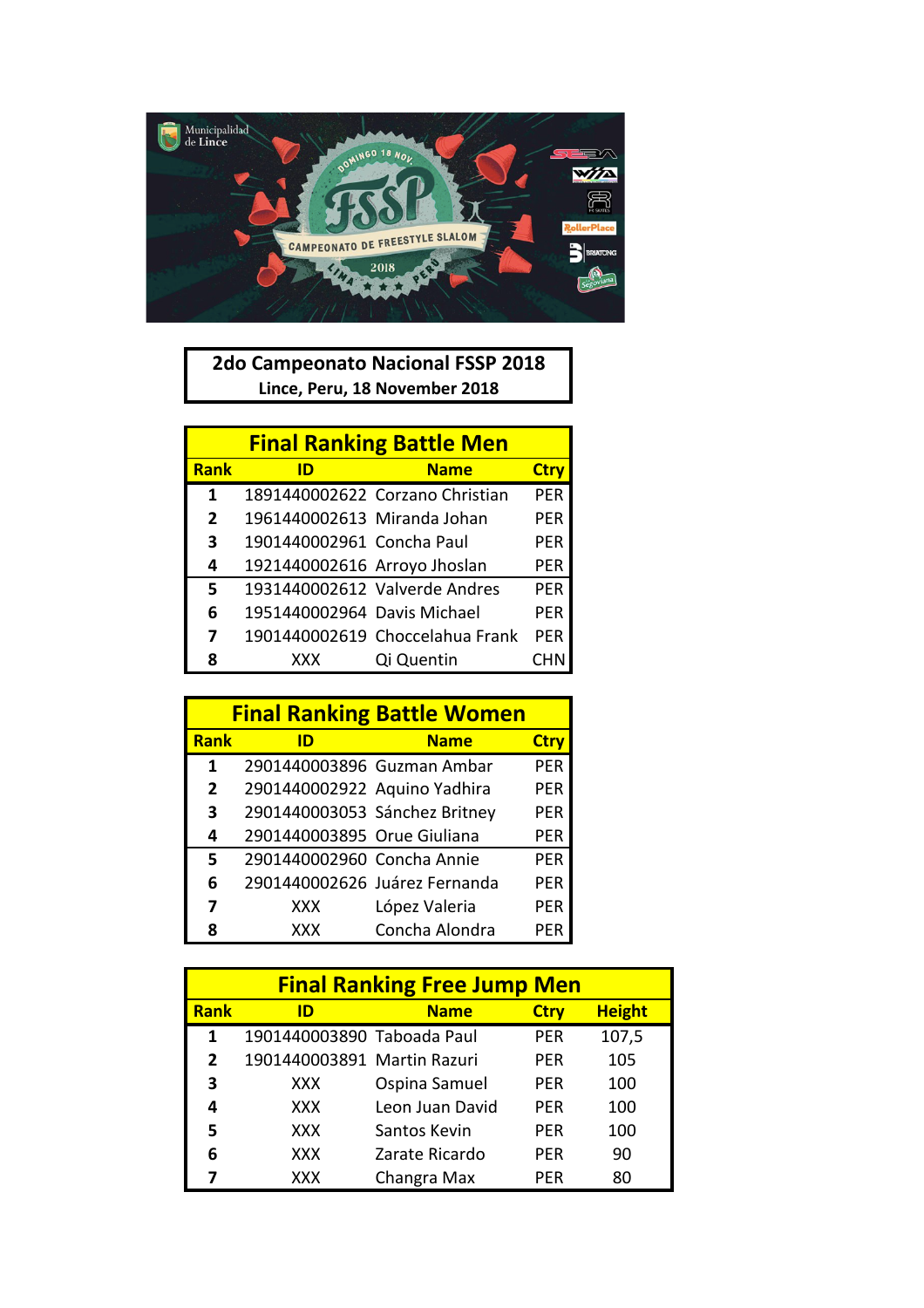|                | <b>Final Ranking Free Jump Women</b> |                |             |               |
|----------------|--------------------------------------|----------------|-------------|---------------|
| <b>Rank</b>    | ID                                   | <b>Name</b>    | <b>Ctry</b> | <b>Height</b> |
|                | XXX.                                 | Nole Annie     | <b>PFR</b>  | 85            |
| $\overline{2}$ | 2901440003896 Guzman Ambar           |                | <b>PFR</b>  | 75            |
| 3              | 2901440003895 Orue Giuliana          |                | PFR         | 70            |
| 4              | 2901440003053 Sanchez Britney        |                | <b>PFR</b>  | 70            |
|                | <b>XXX</b>                           | Concha Alondra | PFR         |               |

|              | <b>Final Ranking Slides Mixed</b> |                                 |             |               |
|--------------|-----------------------------------|---------------------------------|-------------|---------------|
| <b>Rank</b>  | ID                                | <b>Name</b>                     | <b>Ctry</b> | <b>Gender</b> |
| 1            | 1951440002964 Davis Michael       |                                 | <b>PFR</b>  | м             |
| $\mathbf{2}$ | 2901440003895 Orue Giuliana       |                                 | <b>PFR</b>  | F             |
| 3            | XXX.                              | Santos Kevin                    | <b>PFR</b>  | м             |
| 4            | 1961440002613 Miranda Johan       |                                 | <b>PFR</b>  | м             |
| 5            | XXX.                              | Vasquez Dariel                  | <b>PFR</b>  | F             |
| 6            | 1901440003890 Taboada Paul        |                                 | PFR         | м             |
| 7            | XXX.                              | Changra Max                     | PFR         | м             |
| 8            | XXX                               | Kuga Juan                       | <b>PFR</b>  | м             |
| 9            |                                   | 1901440002619 Choccelahua Frank | <b>PER</b>  | м             |
| 10           | 2901440003053 Sanchez Britney     |                                 | PFR         | F             |
| 10           | 2901440003896 Guzman Ambar        |                                 | <b>PFR</b>  | F             |

|                | <b>Final Ranking Speed Men</b> |                                 |             |  |
|----------------|--------------------------------|---------------------------------|-------------|--|
| <b>Rank</b>    | ID                             | <b>Name</b>                     | <b>Ctry</b> |  |
| 1              | 1921440002616 Arroyo Jhoslan   |                                 | PER         |  |
| $\overline{2}$ |                                | 1891440002622 Corzano Christian | PFR         |  |
| 3              | 1951440002964 Davis Michael    |                                 | PFR         |  |
| 4              |                                | 1901440002619 Choccelahua Frank | PER         |  |
| 5              | 1961440002613 Miranda Johan    |                                 | PFR         |  |
| 5              |                                | 1931440002612 Valverde Andres   | PFR         |  |
| 5              | <b>XXX</b>                     | Ospina Samuel                   | PER         |  |
| 5              | 1901440002961 Concha Paul      |                                 | PFR         |  |

| <b>Final Ranking Speed Women</b> |                               |                               |             |
|----------------------------------|-------------------------------|-------------------------------|-------------|
| <b>Rank</b>                      | ID                            | <b>Name</b>                   | <b>Ctry</b> |
| 1                                | 2901440003896 Guzman Ambar    |                               | <b>PER</b>  |
| $\overline{2}$                   | 2901440003895 Orue Giuliana   |                               | PER         |
| 3                                | 2901440003053 Sanchez Britney |                               | <b>PER</b>  |
| 4                                |                               | 2901440002626 Juarez Fernanda | PER         |
| 5                                | 2901440002922 Aquino Yadhira  |                               | <b>PER</b>  |
| 5                                | <b>XXX</b>                    | Vasquez Dariel                | <b>PER</b>  |
| 5                                | XXX                           | Miranda Rubi                  | PER         |
|                                  | 2901440002960 Concha Annie    |                               | PFR         |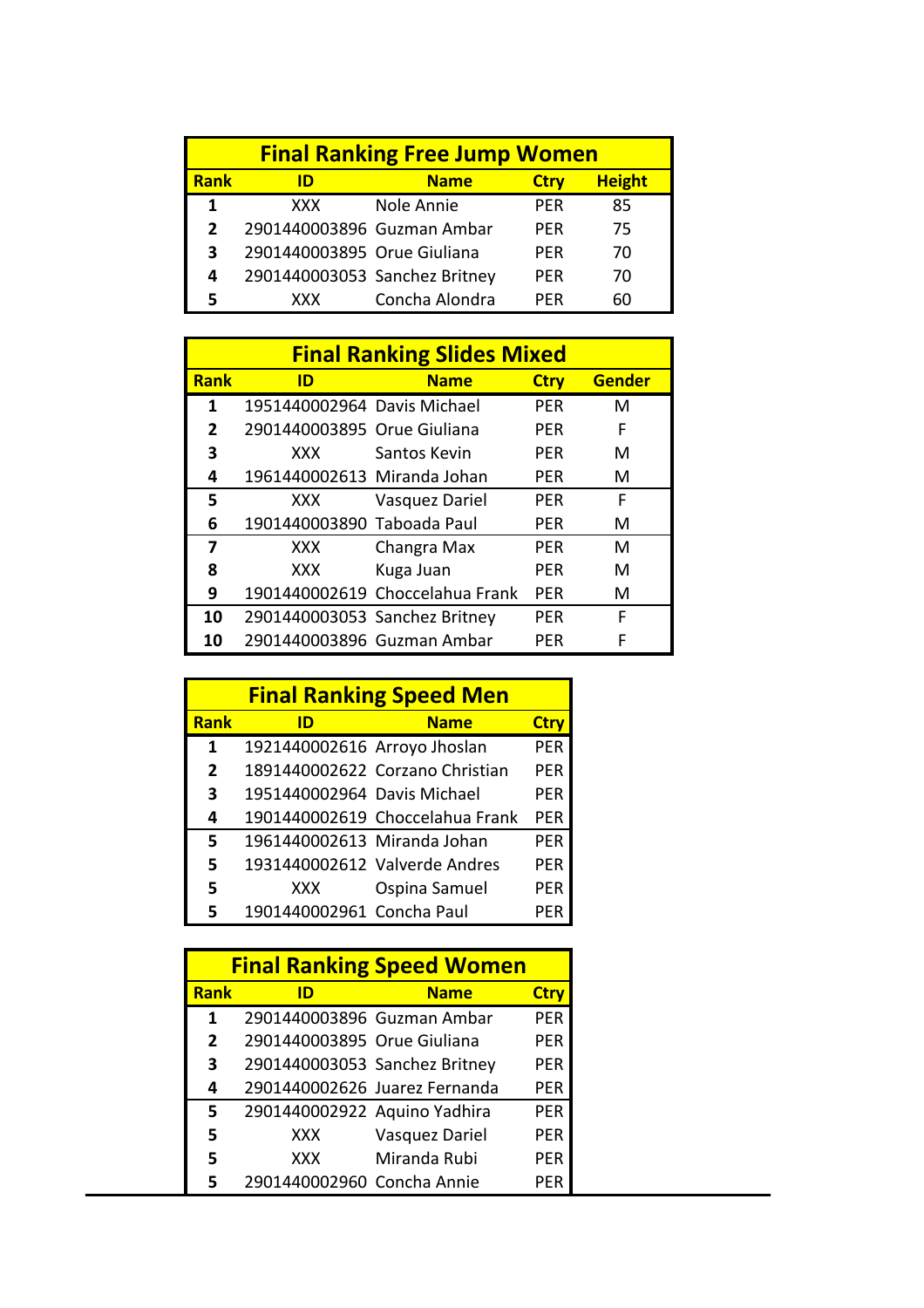